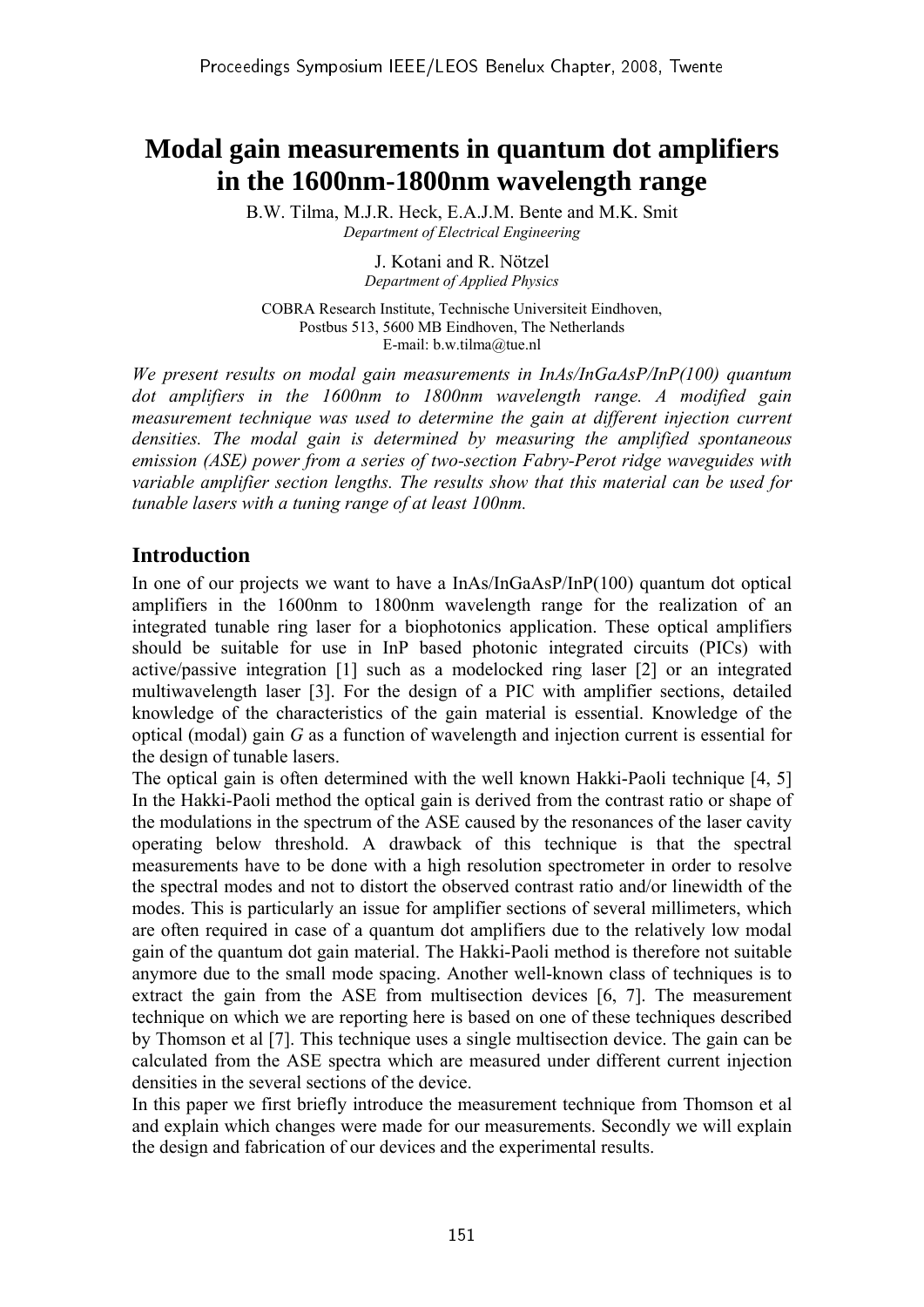Modal gain measurements in quantum dot amplifiers in the 1600nm-1800nm

#### **Gain measurement technique**

When no optical feedback takes place and no gain saturation, the net modal gain G of a semiconductor optical amplifier (SOA) can be related to its ASE output power *P* according to [7]:

$$
P = \frac{P_{sp}}{G} \left( e^{GL} - 1 \right) \tag{1}
$$

Where  $P_{sp}$  is the spontaneous emission (SE) power (per unit length) and *L* is the SOA length. Note that the modal gain *G* relates to the material gain *g* according to:  $G = \Gamma g - \alpha_i$ . Where *Γ* is the optical confinement factor and  $\alpha_i$  is the internal loss. Note that this loss value is generally quite high for SOAs, in the order of 15 cm<sup>-1</sup> to 20 cm<sup>-1</sup>. When two SOAs of length *L* and 2*L* are compared an analytical expression for G can be found:

$$
G = \frac{1}{L} \left[ \ln \left( \frac{P_{2L}}{P_L} - 1 \right) \right]
$$
 (2)

In practice this means that by comparing the ASE spectra (at the same current densities) of two amplifier sections (without feedback) the gain spectrum can be calculated. A drawback of this technique is that due to a small error in one of the measurements, which can be caused by misalignment or another reason, the resulting gain parameter can change easily.

Another way, which we have used, is to extract the gain by comparing the ASE spectra from a series of amplifiers of different lengths and fit equation (1) on the data at each wavelength to extract the parameters  $G$  and  $P_{sp}$ . This fitting has several advantages over using equation (2) to extract the gain. First of all, the different ASE spectra always contain noise or small deviations in comparison to the ideal situation described by equation 1. These deviations will be averaged out by the fitting over multiple devices. Secondly, large deviations in measurement results due to misalignment or fabrication errors can easily be detected and neglected or the measurement can be redone.

#### **Design and fabrication**

In order to fabricate a series of optical amplifiers from which we can measure the ASE signals without any optical feedback, a series of ridge waveguide amplifiers with two electrical sections were realized on a single chip. The ridges are oriented perpendicular to the cleaving planes. The two-section devices are operated by forward biasing the longer gain section which thus operates as an amplifier and generates the ASE. The shorter gain section is reversely biased which makes the section absorbing the ASE from one side of the amplifier and prevents any feedback from one facet. The reflection from the facet at the amplifier end does not create a problem if the ASE power is well below the saturation power of the amplifier. This condition is easily satisfied in the experiments. The QD laser structure which we have characterized is grown on n-type InP (100) substrates by metal-organic vaporphase epitaxy (MOVPE), as presented in [8]. In the active region five InAs QD layers are stacked. These are placed in the center of a 500 nm InGaAsP optical waveguiding core layer. The QD layers are designed to have a gain spectrum in the 1600nm to 1800nm wavelength region. The bottom cladding of this laser structure is a 500-nm thick n-InP buffer and the top cladding is a 1.5-μm p-InP with a compositionally graded 300-nm p-InGaAs(P) top contact layer.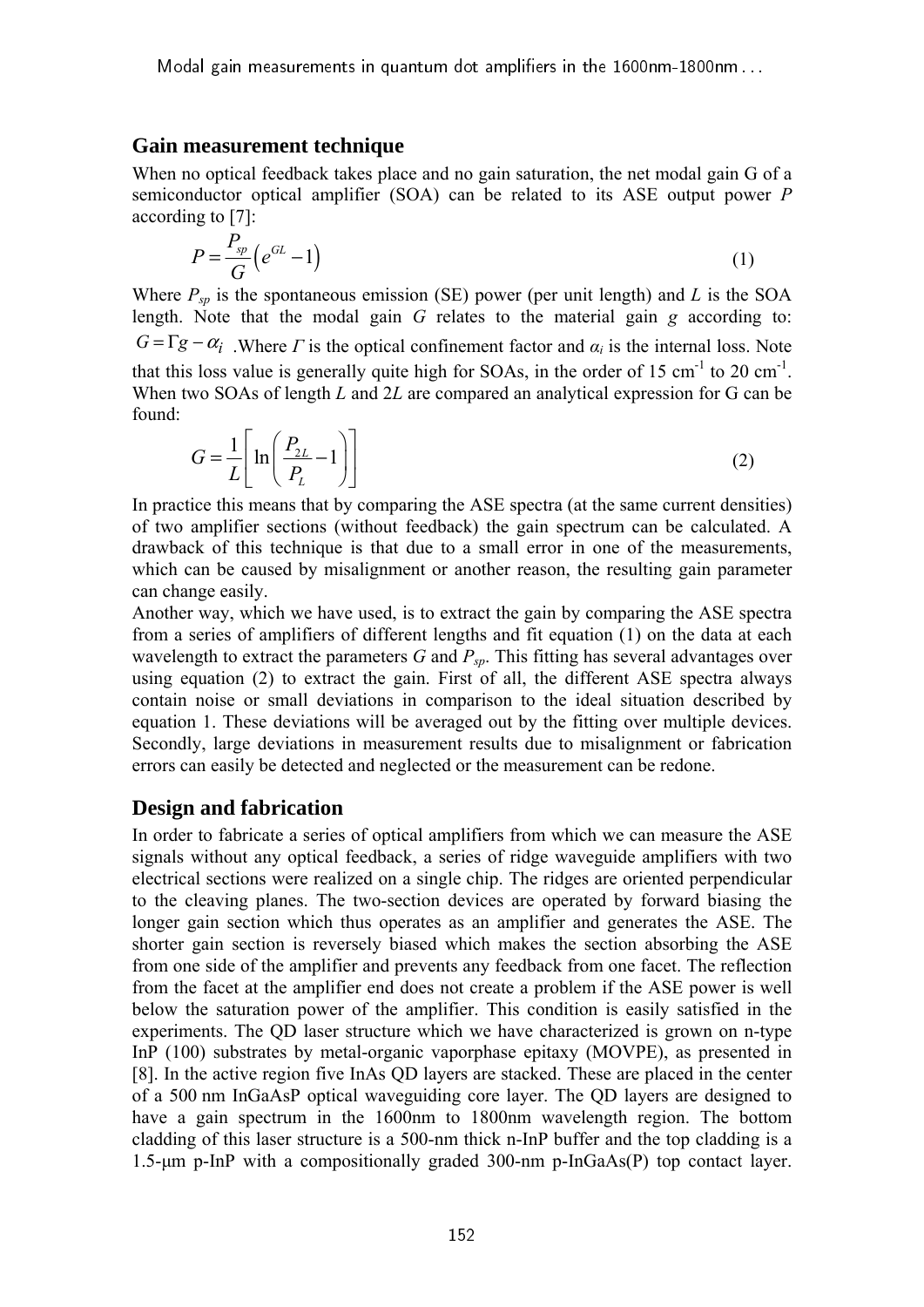This layerstack is compatible with a butt-joint active-passive integration process for possible further integration. The ridge waveguides of the two-section FP-type laser devices have a width of 2 μm and are etched 100 nm into the InGaAsP waveguiding layer. To create electrical isolation between the two sections, the most highly doped part of the p-cladding layer is etched away. The waveguide and isolation sections are etched using an optimized CH $_4$  / H<sub>2</sub> two-step reactive-ion dry etch process. The structures are planarized using polyimide. Two evaporated and plated metal pads contact the two sections to create two contacts. The backside of the n-InP substrate is metalized to create a common ground contact for the two sections. The structures are cleaved and no coating was applied. The devices are mounted on a copper chuck, p-side up.

In this work we present the results from devices with a total length of 7 mm and with variable amplifier lengths between 4.94mm and 6.48mm.

#### **Experimental results**

Measurements were performed at room temperature (288 K) on 7mm devices with a - 3V on the short waveguide section to create absorption and to prevent any feedback. The amplifier injection current value for the different devices was such that all had the same injection current density for which we want to know the gain spectrum. Twentytwo different devices with amplifier lengths between 4.94mm and 6.48mm have been used. The ASE from the devices was collected with a lensed fiber and measured with a 0.5nm resolution spectrometer over 300nm in 3000 data points. All devices were measured with injection current densities between  $500A/cm^2$  and  $5000A/cm^2$  (with steps of  $500A/cm^2$ ). The cases in which the FP devices started lasing due bleaching of the absorber were not used in the analysis. In such cases the measured spectrum is not an ASE spectrum anymore and can not be described by equation (1). A nonlinear least square algorithm fitting algorithm was used to fit the parameters in equation (1) to the data. For each wavelength a fit is made on the recorded power data for one wavelength over several different amplifier lengths. Thus besides the gain parameter also the spontaneous emission power (per unit length) is extracted at each wavelength from the fitting.



Figure 1a: Calculated gain spectra for a range of injection current densities.